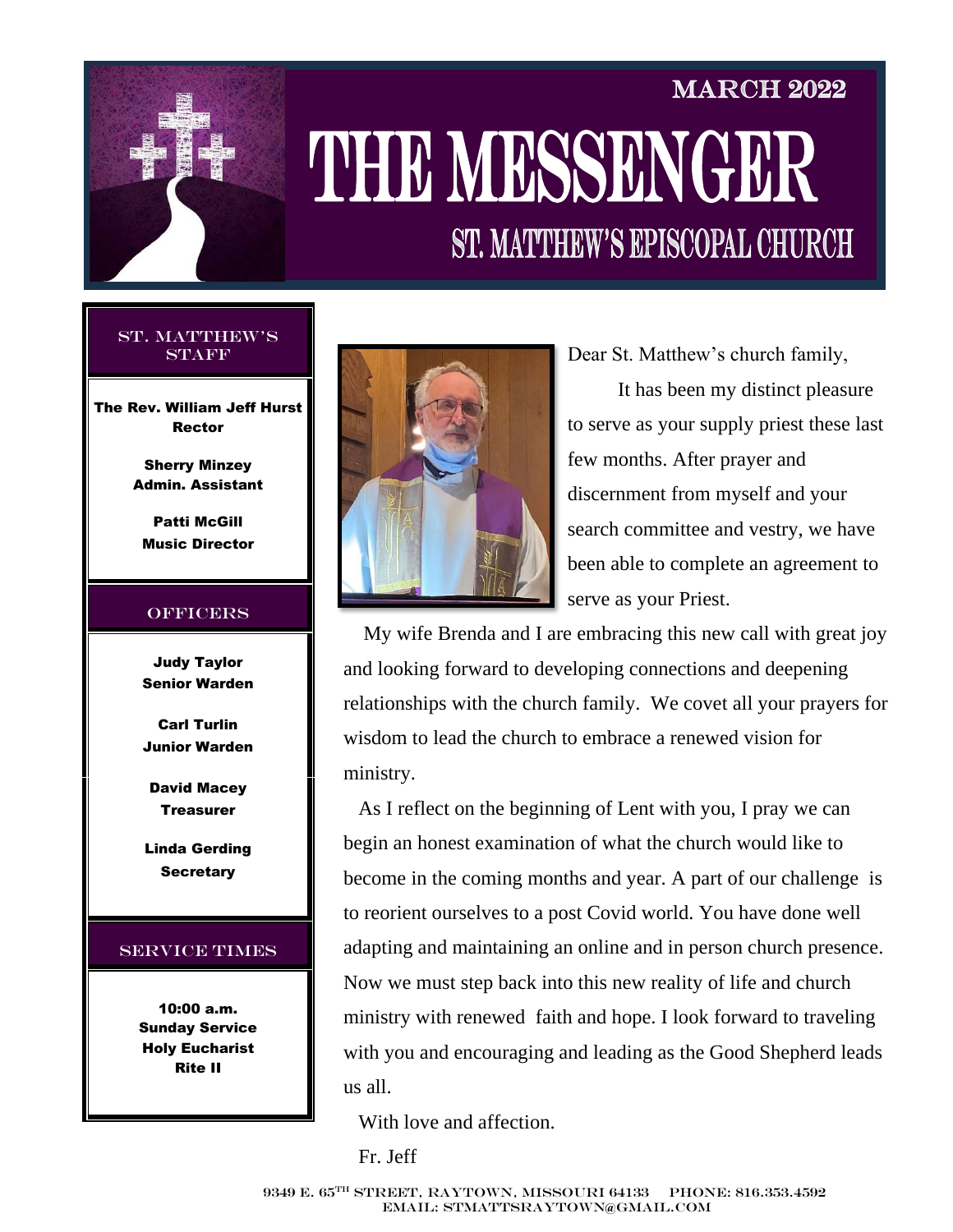

## **ASH WEDNESDAY SERVICE**

**March 2, 2022**

Thanks to our Worship Commission Chair, Barbara Wegener, the Altar Guild, and Fr. Jeff Hurst, parishioners from St. Matthew's were able to gather in-person to receive the placing of ashes, in the sign of the cross, on their foreheads. This service was not streamed on YouTube or Zoomed.

*"Remember that you are dust, and to dust you shall return."* And so begins the first day of Lent, the six weeks of penitence before Easter.

**MANTRA: "God, be merciful to me a sinner."**

Linda Gerding



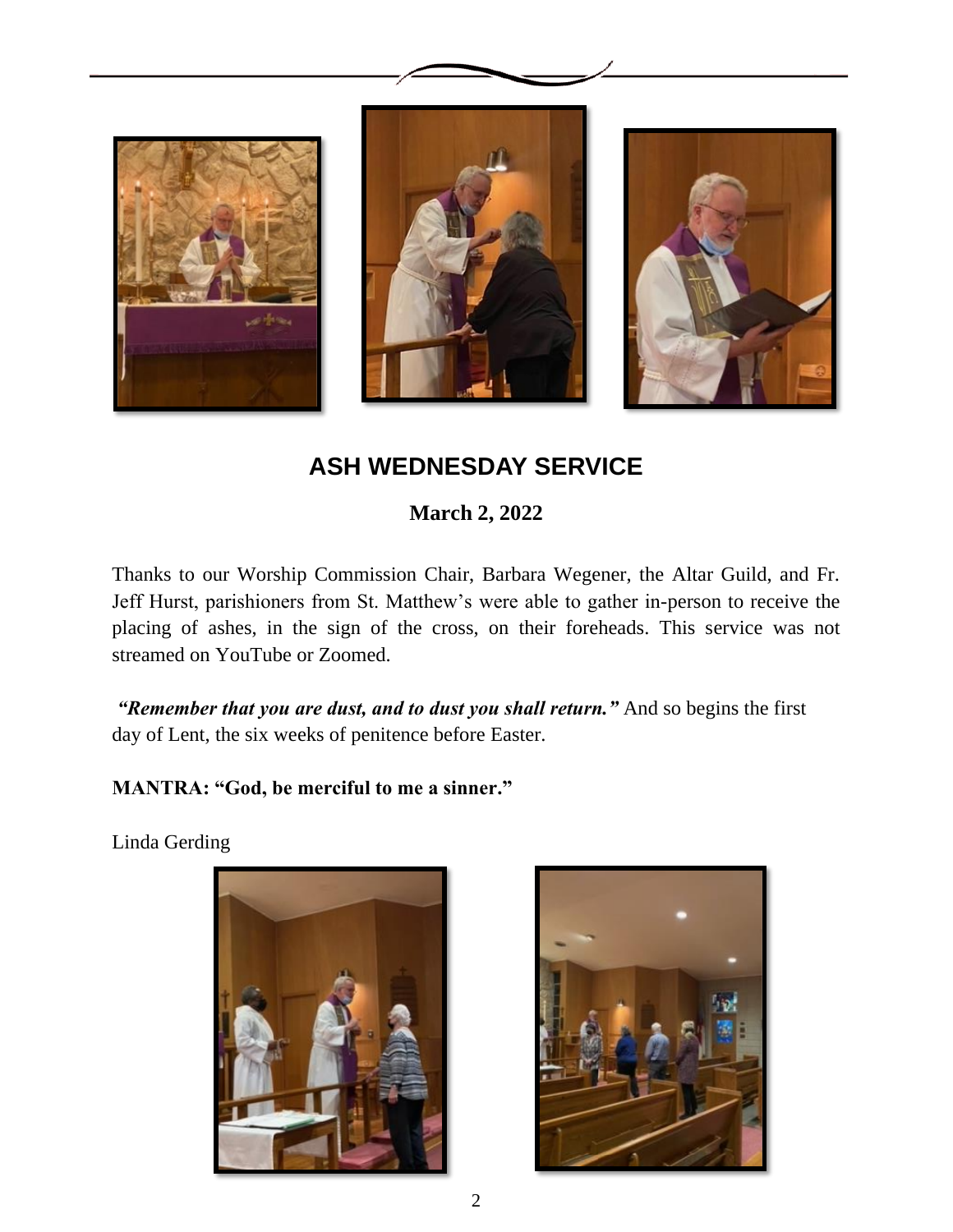

## **Shrove Tuesday Pancake Supper**

The second annual Zoom Shrove Tuesday Pancake Supper was held on Tuesday, March 1st at 6:00 PM and in honor of Charlie Matson. Everyone served themselves their own pancakes, waffles, or other tasty item in the comfort of their own home. We had 13 people in attendance, including Jo Miller who tuned in from Tennessee. It was great to see everyone. Jo invited us all to come to Tennessee to help her unpack all the boxes now in her new home! Attendees included Patti McGill, Judy Taylor, Carl Turlin, Nicholas Turlin, Zella Forsythe, Charles and Mary Cease, Judy and Rick Roberts, Linda Gerding in Mardi Gras regalia, Jane Matson and guest Kathy Blount Robles, and Jo Miller. We went around the screen, so to speak, and asked everyone what their favorite pancake restaurant was. We had several votes for Waffle House and IHOP, one for Breakfast Lovers in Raytown, and a couple for places that now exist only as memories.

The event was free but everyone is welcome to make a donation to the Ushers Fund, either by putting it in the plate on Sunday with a notation "Ushers Fund" or donating online and designating it "Ushers Fund". We have great hopes that this event will be held in person next year! Thank you to everyone who attended and made this such a wonderful, fun event.

Rick Roberts Usher



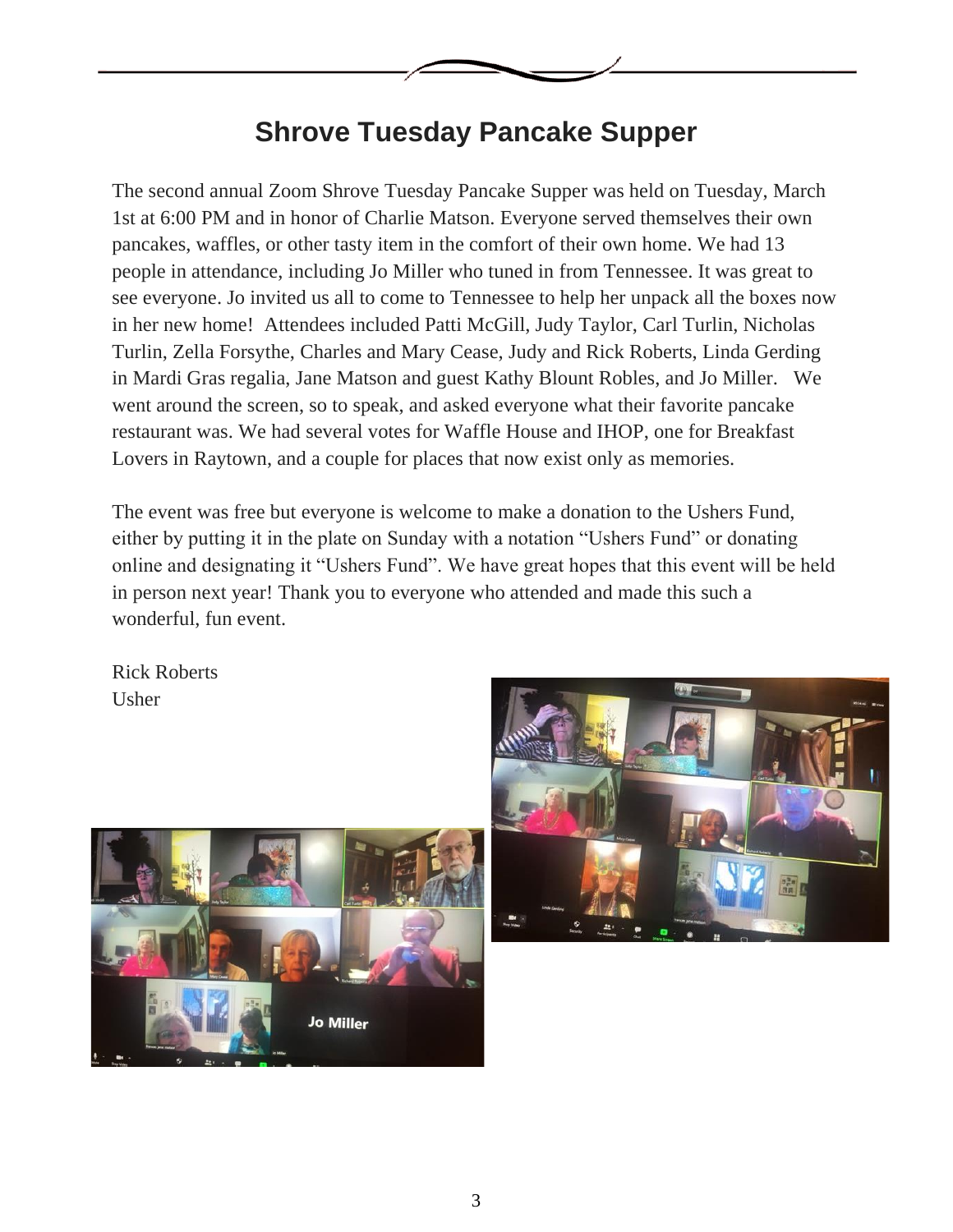

## **ST. MATTHEW'S 2022 NEW PARISH LEADERS**

Commissioning of the newly elected Vestry members and appointed leaders of St. Matthew's Episcopal Church will be scheduled with the new Part-time Priest. For your information, the following are our new leaders and chairmen (many who have faithfully continued to volunteer in their position for many years):

### **Vestry Members:**

Judy Taylor -Sr. Warden Carl Turlin- Jr. Warden/Properties Linda Gerding-Secretary/Clerk of the Vestry Trish Arroyo- Stewardship/Worship Liaison Beth Cook- Evangelism Christina Brooks-Finance Committee Dave Macey-Treasurer

#### **Other Committee and Commission Chairs for 2022:**

Finance Chair-Christina Brooks Convention Delegates-Carl Turlin, Zella Forsythe Alt. Convention Delegate- Vacant Evangelism-Beth Cook a. Flying Solo Worship Commission- Barbara Wegener a. Altar Guild, Acolytes, Lectors, Eucharistic Ministers Music Director- Patti McGill a. Choir Pastoral Care- Pat Whitmore Telecare-Linda Gerding Community of Chaplains- Linda Gerding, Carl Turlin, Marci Brown Turlin Ushers- Rick Roberts Service & Community Outreach-Linda Gerding Hospitality- Pat Whitmore Sunday School- Judy Taylor, Zella Forsythe Happy Crafters-Beth Cook Daughters of the King-Linda Batson Women of St. Matthew's- Vacant Men of St. Matthew's-Rick Roberts Sexton/Clerk of the Works- Carl Turlin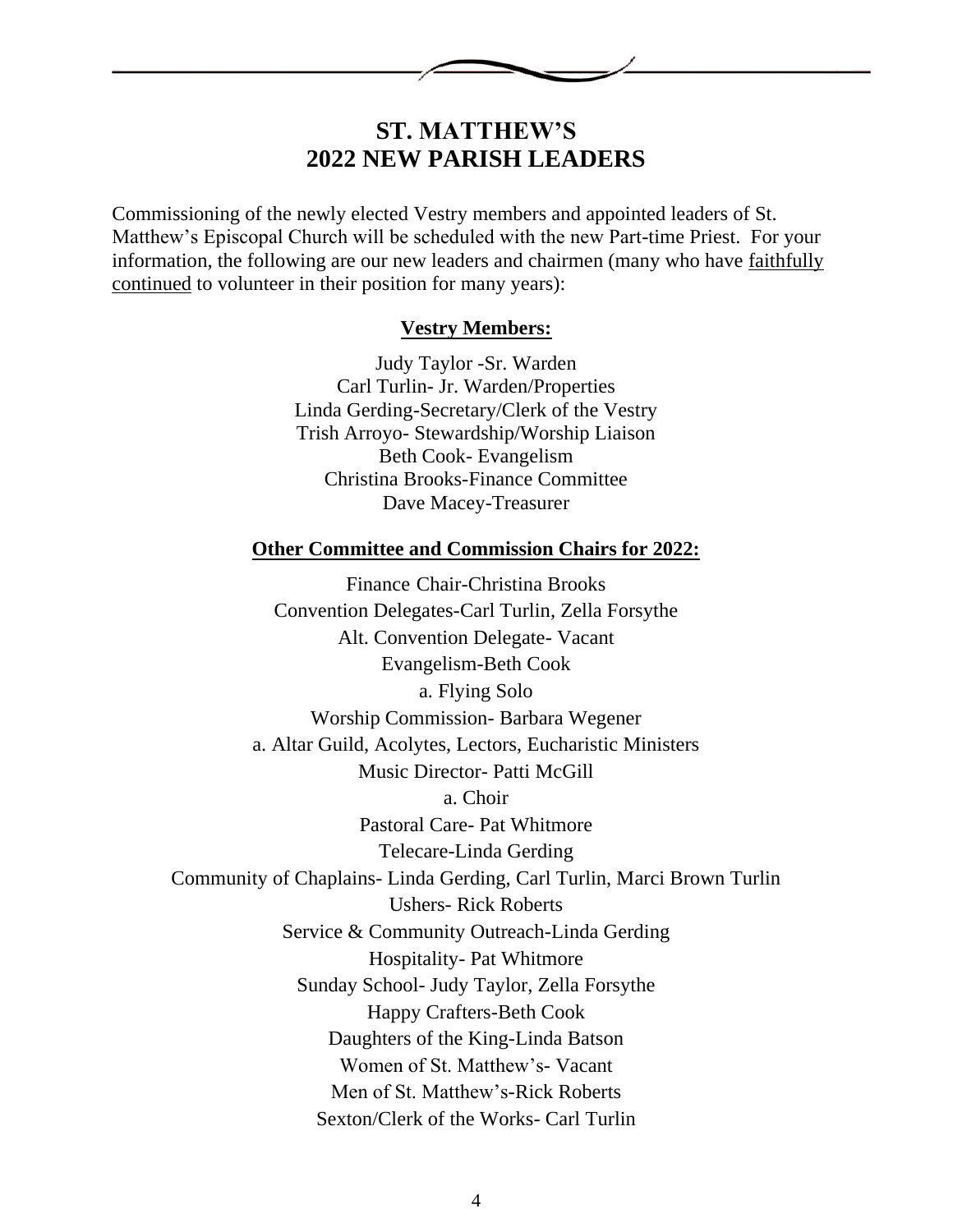



As violence escalates in Ukraine, over one million people have already fled the country — and the borders are flooded with many more people desperate to leave.

Almost all of them are women and children who have had to seek safety on their own, leaving their husbands, fathers, brothers and sons behind.

As this crisis continues to evolve, we are working with Anglican agencies and our other partners to provide humanitarian assistance, and [urgently ask for your help.](http://links.sankynet.mkt5125.com/els/v2/wxXdFzkG~wSz/VXFEMkl6RlNkWG95TjBmcEMxMk9nN1B4ditERkNPSzFUZXBBazl3WUp4TkRGVitpRnBXNGpLT1g2ZVlLMDhreWY4dzBCQk1Pd1JZU3d1NFRSU1piWGdWakpCOUhGaG1iWUpWM05adTc1S1k9S0/ZWR3T09FOThkbTRLNGh4d0tsVGVSWWU1TVUvR2xWbFRQZFhaYmwreHlmRHIvRWZsNHBVQlJ3PT0S1)

Your emergency gift today will support our immediate response, providing cash, blankets, hygiene supplies and other needs as this crisis unfolds.

Our faith networks are currently on the ground in the border areas of Poland, Hungary and Romania, and we will continue to coordinate with them in order to help those who have been displaced. Specifically, our partner ACT Alliance is helping families on the Hungarian border, and our Anglican partners are mobilizing both an immediate and long-term response in Poland, Romania and Hungary.

As you may know, helping families fleeing violence has been at the heart of our mission from the very beginning. In fact, we were established by The Episcopal Church to assist people fleeing Europe during World War II.

Today, we are counting on this faith community to join us in helping our Ukrainian brothers and sisters in need. [Please make an urgent donation to our Ukraine Crisis Response today.](http://links.sankynet.mkt5125.com/els/v2/~b48c_GdmYSk/VXFEMkl6RlNkWG95TjBmcEMxMk9nN1B4ditERkNPSzFUZXBBazl3WUp4TkRGVitpRnBXNGpLT1g2ZVlLMDhreWY4dzBCQk1Pd1JZU3d1NFRSU1piWGdWakpCOUhGaG1iWUpWM05adTc1S1k9S0/ZWR3T09FOThkbTRLNGh4d0tsVGVSWWU1TVUvR2xWbFRQZFhaYmwreHlmRHIvRWZsNHBVQlJ3PT0S1)

*Thank you in advance for your compassion, and for praying for those affected by this conflict.*



Yours faithfully,

Robert W. Radtke President & CEO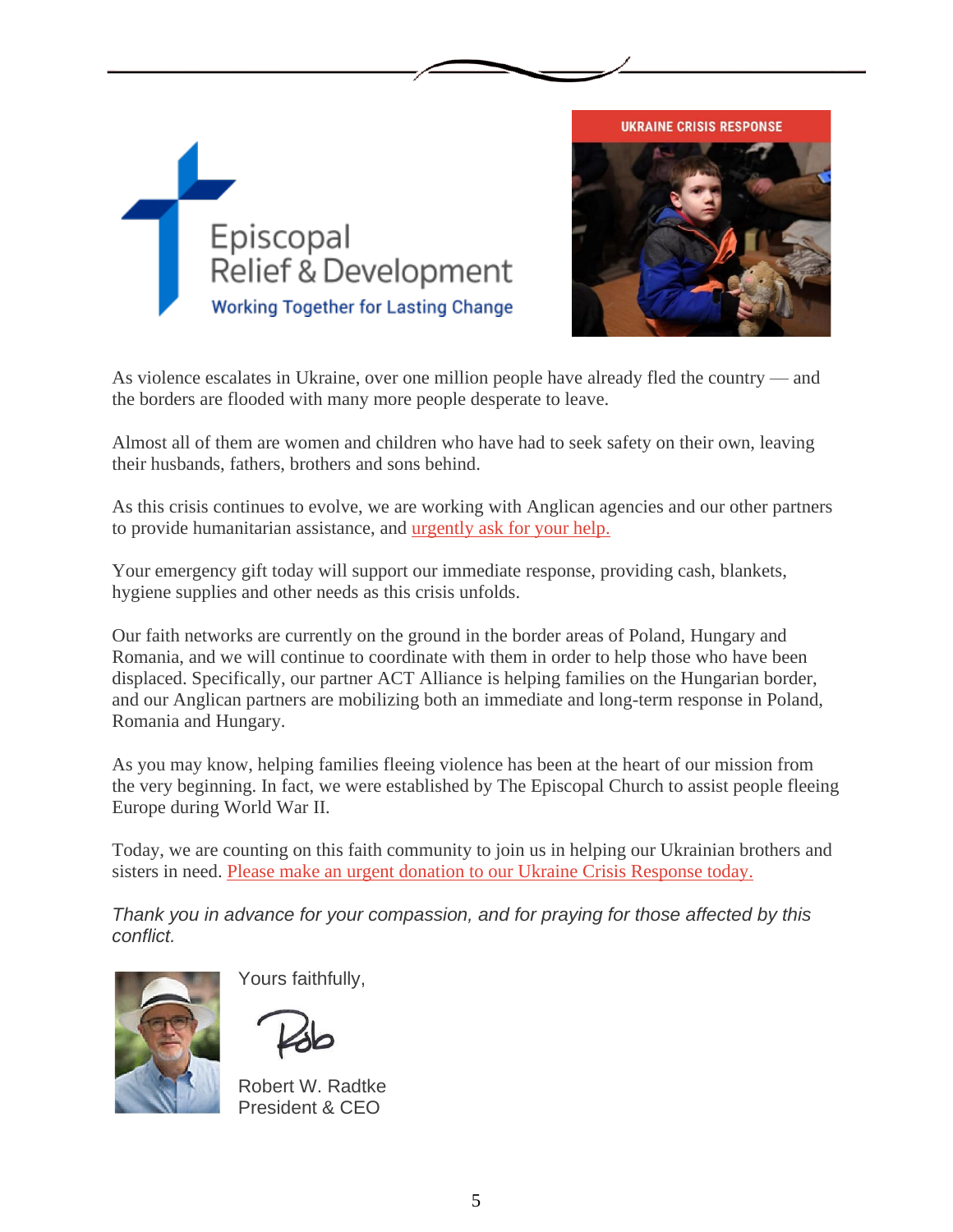

# **Flying Solo**

On February 19th, flying solo met via zoom. There were 6 people present. In honor of Valentine's Day, each person talked about the person (historical or current) whom they most admired. Our next get together will be to go to the Auschwitz's exhibit at Union station. Please contact Judy Taylor for details.



Anyone interested in learning cardio-pulmonary (CPR) please contact Beth at [bcook301@yahoo.com](mailto:bcook301@yahoo.com) or call 816-885-7021. I have someone who might be willing to teach the class, but need at least 20 participants for him to conduct the class. When I receive 20 participants then I will contact him and set a date. If you know others who is not a parishioner but would like to attend, please let me know.

Beth Cook Evangelism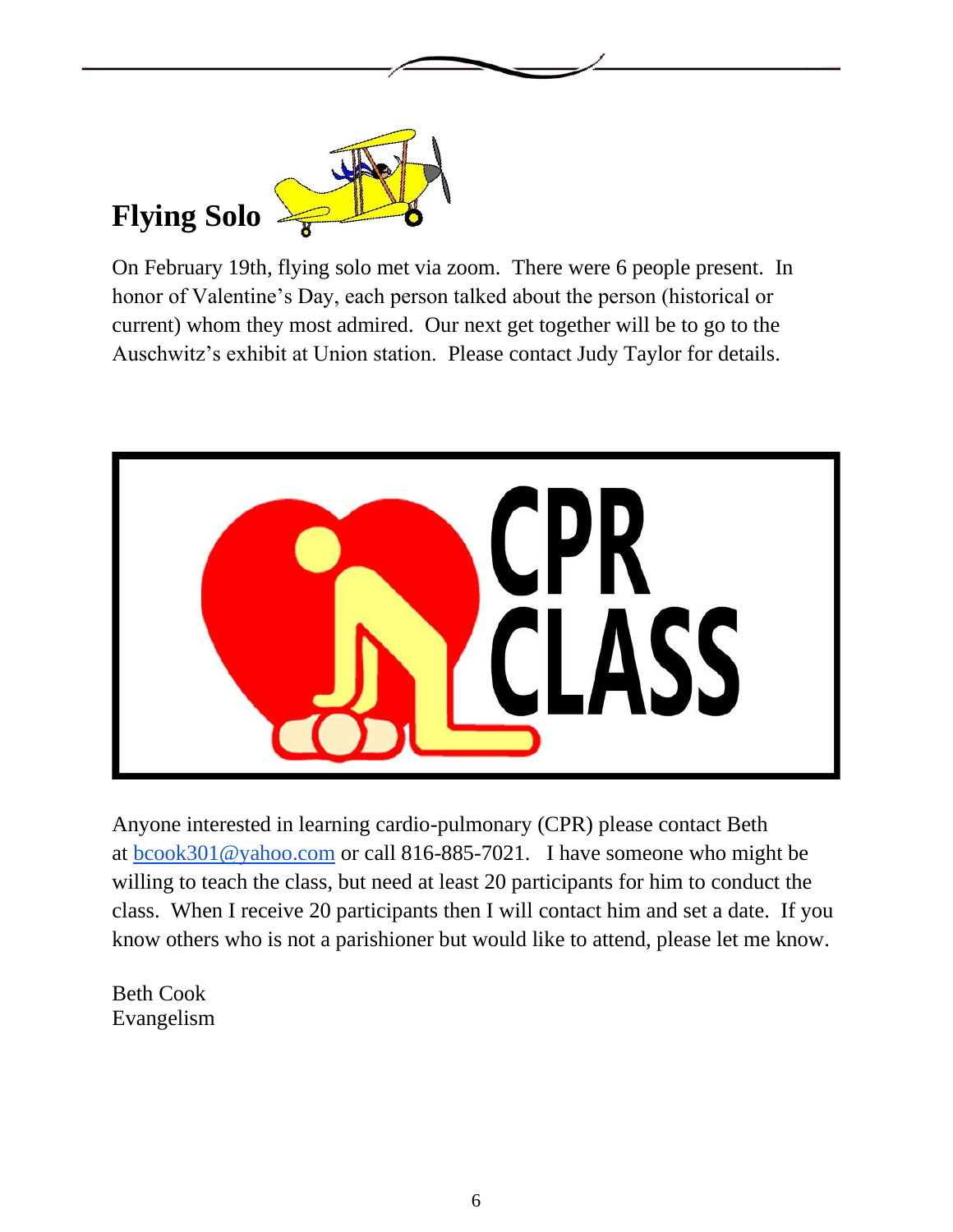

*When God created mothers, it was well into overtime on the 6th day.*

*An angel dropped by and commented, "Lord you are taking your time over this creature!" God replied, "You should see the requirements in the specification! She has one hundred and sixty moveable parts, and nerves of steel, with a lap big enough for ten children to sit on it, but she herself must be able to sit in a kiddie's chair. She has to have a back that can carry everything that is loaded on it. She has to be able to mend everything, from a grazed knee to a broken heart. And she's supposed to have 6 pairs of hands. The angel shook her head. "Six pairs of hands? No way!" "The hands are easy," God said, "But I'm still working on the 3 pairs of eyes she needs."*

*"Is this the standard model?" the angel asked.*

*God nodded, "Oh yes. One pair to look through closed doors, while she asks, "What are you doing? Even though she already knows the answer. A second pair at the back of her head, to see what's she not meant to see, but needs to know about. And, of course the pair at the front that can look at her child, let him know if he is behaving badly and had better change his ways, while st the same time letting him see how much she loves and understands him."*

*"I think you should go to bed now, Lord, and get some sleep," said the angel. "I can't do that," said God, "I'm almost there. I have nearly created a being who heals herself when she is ill, who can delight 30 children with a birthday cake, who can persuade a 3yr. old not to eat clay, a 6yr, old to wash hands before meals and a 9yr. old to walk, not kick."*

*The angel walked slowly around the prototype Mum. "It's too soft," she said. "But tough " God retorted. "You will never believe the wear and tear this Mum Will tolerate." "Can she think?" asked the angel. "Not only think, but reach wise judgments and compromises," said God, "And she can do more than that. She can forget!"*

*Finally, the angel ran her finger across the model's cheek, "There's a leek," she said. "I warned you were trying to get too much into her." "That's not a leek," said God. "That's a tear." "What's that for?" asked the angel. "It flows whenever she feels joy, grief, disappointment, pride, pain, loneliness, or the depths of love." " You're a genius," said the angel. God looked again at his work of art, with pride and pleasure. "The tear," he said, "is her overflow valve."*

Submitted by,

Linda Batson, Daughters of the King